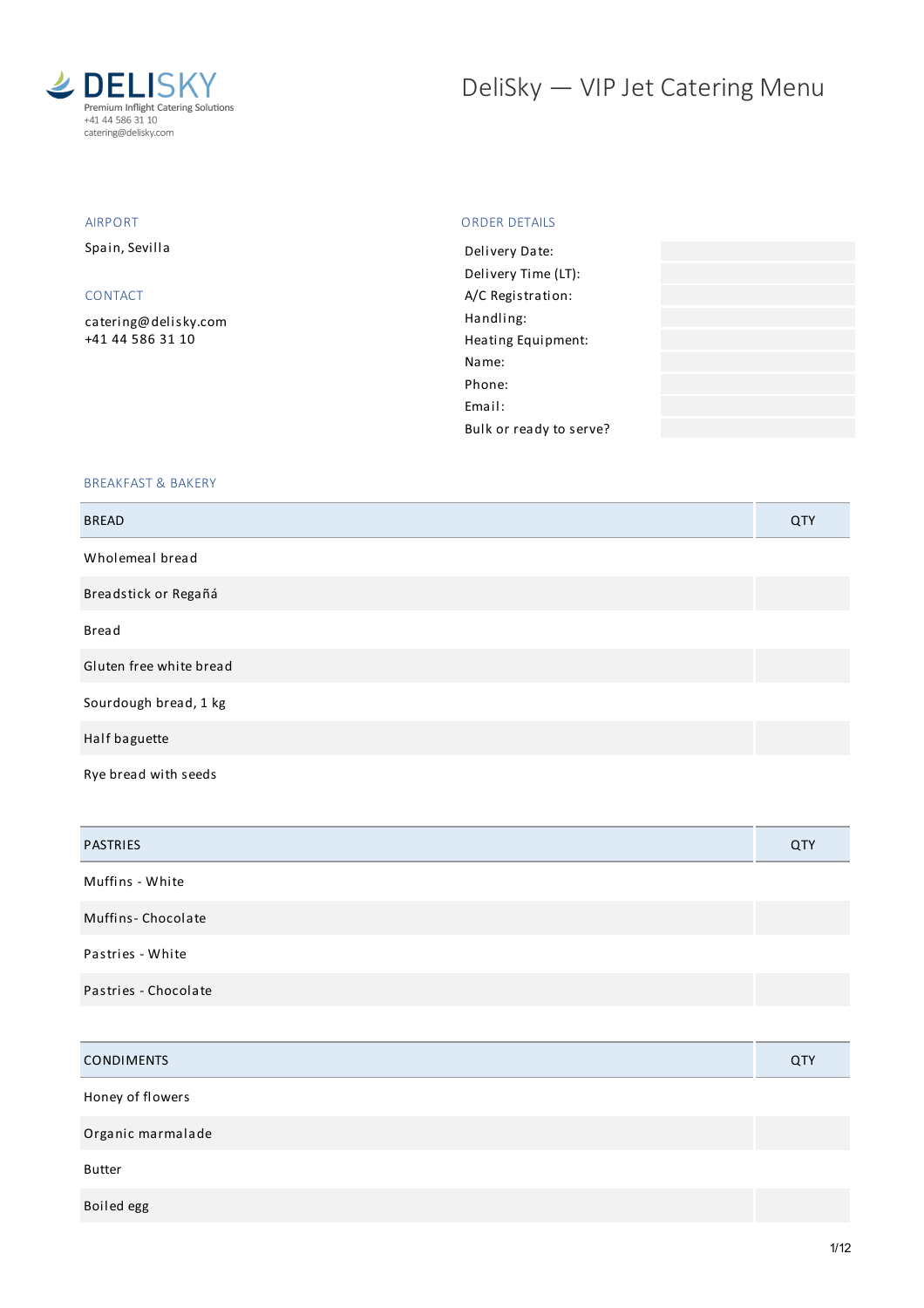| <b>YOGHURTS</b> |  |
|-----------------|--|
|                 |  |

# Organic pastoret yogurt

| CEREALS                              | <b>QTY</b> |
|--------------------------------------|------------|
| Individual cereal box - Chocapic     |            |
| Individual cereal box - Nesquik      |            |
| Individual cereal box - Crunch       |            |
| Individual cereal box - Cookie Crisp |            |
| Individual cereal box - Lion         |            |
|                                      |            |
| <b>BLINIS &amp; PANCAKES</b>         | QTY        |
| Pancakes                             |            |
|                                      |            |
| <b>MUESLI &amp; FRUITS</b>           | QTY        |
| Mini fruit salad                     |            |
|                                      |            |
| <b>HOT BREAKFAST</b>                 | QTY        |
| French omelette (2 eggs)             |            |
| Scrambled eggs (3 eggs)              |            |
| Grated tomato                        |            |
| Baked tomatoes (2 halves)            |            |
| Bacon                                |            |
| Fresh sausages                       |            |
|                                      |            |
| <b>COLD BREAKFAST SETS</b>           | QTY        |

| Express Breakfast                                               |  |
|-----------------------------------------------------------------|--|
| freshly squeezed juice, 3 pieces of pastries or assorted breads |  |

Continemtal Breakfast freshly squeezed juice, assorted bread rolls, sliced cold meats & cheese, fresh sliced fruit or fruit salad and greek *yogurt with muesli*

Andalusian Breakfast freshly squeezed juice, toasted ciabatta bread with fresh tomato spread, virgin extra olive oil and iberian ham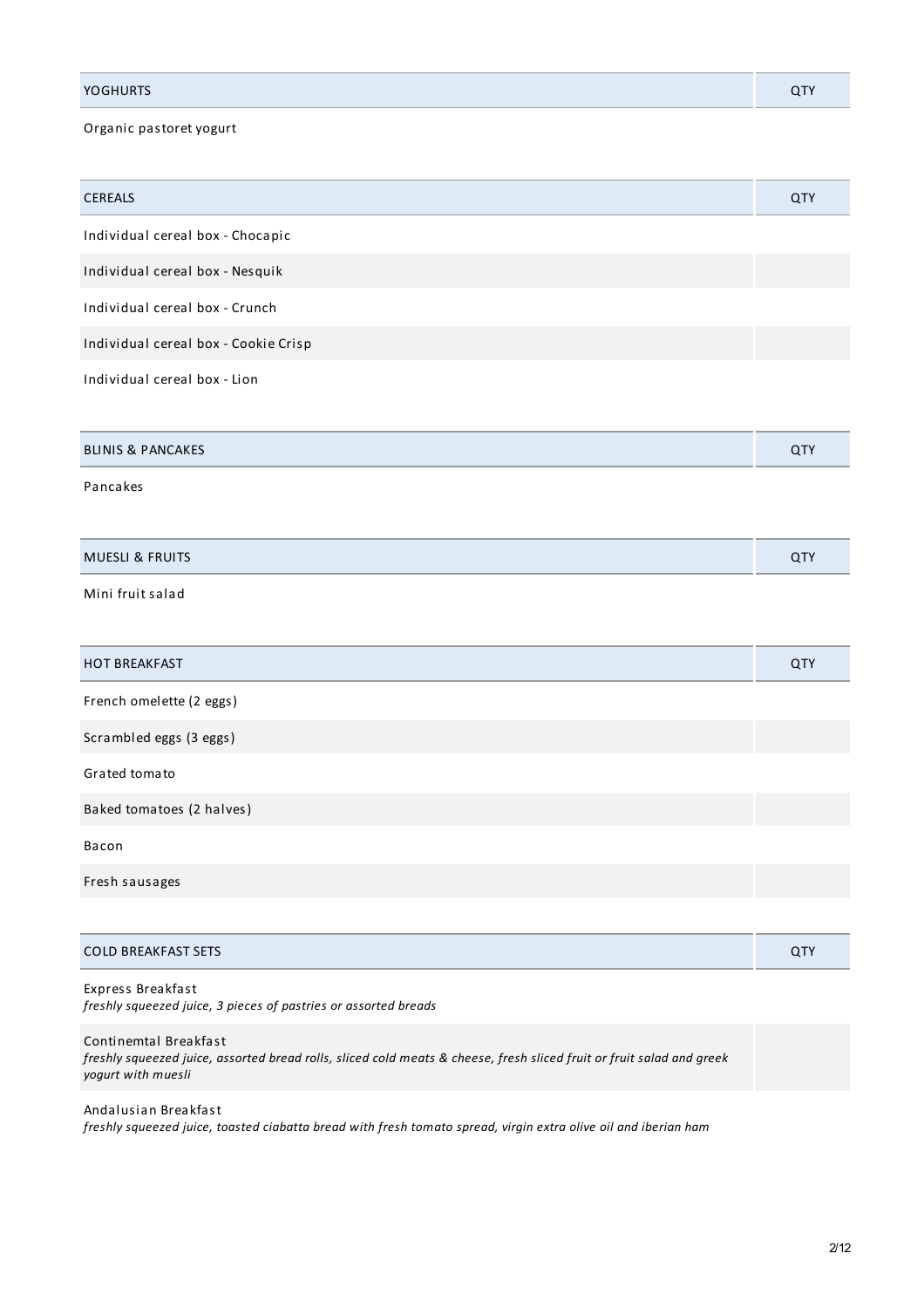## English Breakfast

freshly squeezed juice, 2 fried eggs, bacon, sausages, ½ grilled tomato, beans in tomato sauce, toast or bread rolls

## COLD MEALS

| <b>SNACKS</b>                 | QTY |
|-------------------------------|-----|
| Nuts - Almonds                |     |
| Nuts - Pistachios             |     |
| Nuts - Hazelnuts              |     |
| Nuts - Walnuts                |     |
| Nuts - Peeled sunflower seeds |     |
| Nuts - Peanuts                |     |
| Nuts - Mixed nuts             |     |
| Spanish tapa premium          |     |
| Spanish tapa regular          |     |
| Potato chips                  |     |
|                               |     |
| CANAPÉS                       | QTY |
| Salty canape, per piece       |     |
|                               |     |
| SANDWICHES                    | QTY |
| Mini baguette                 |     |
| Wraps                         |     |
| Regular finger sandwich       |     |
| Premium finger sandwich       |     |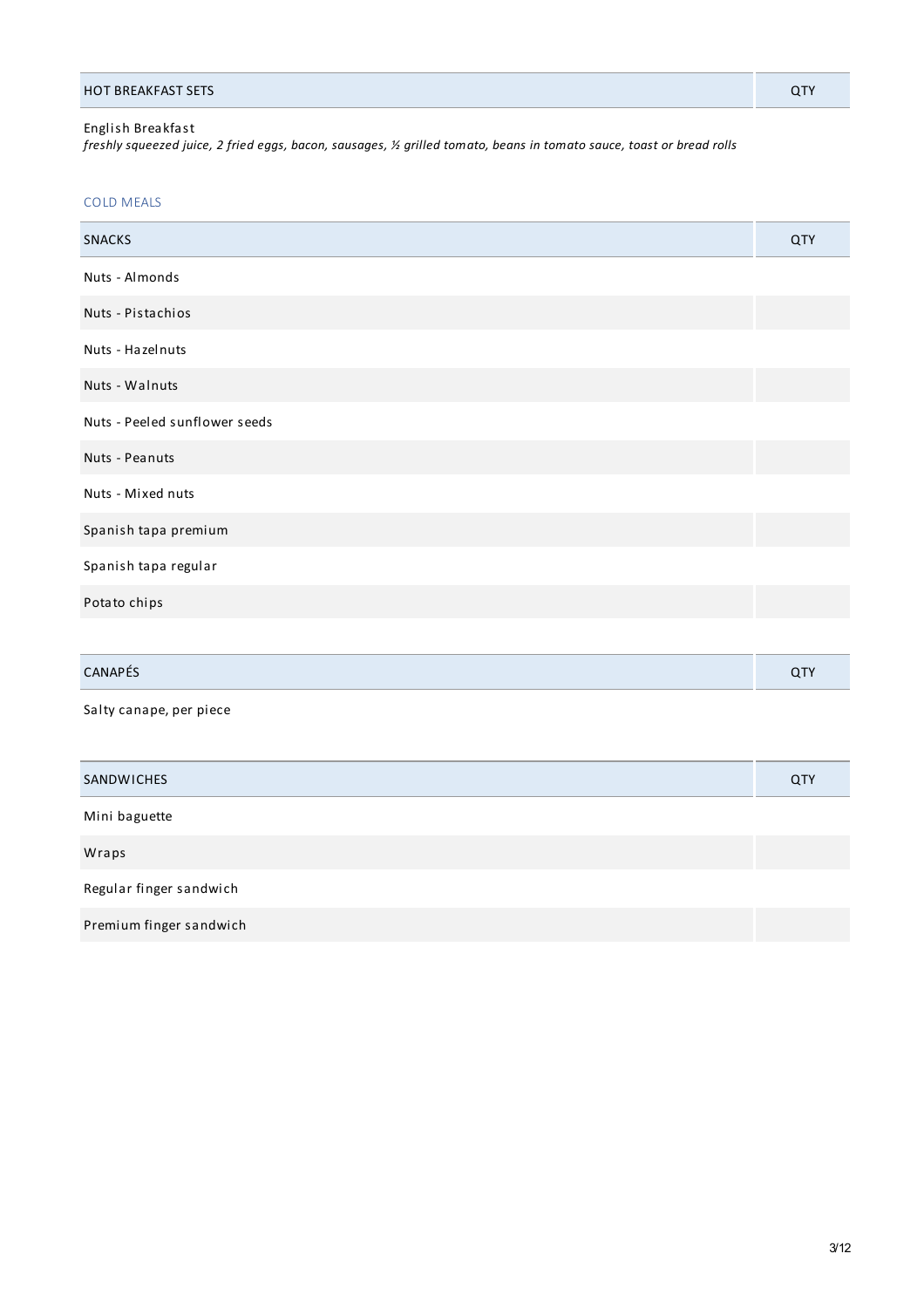| <b>STARTERS</b>                                                  | QTY        |
|------------------------------------------------------------------|------------|
| Homemade Iberian cured ham and chicken croquettes                |            |
| Natural hummus with raw veggies crudités, 200 gr                 |            |
| Duck foie micuit with reduction of Pedro Ximénez Sherry wine     |            |
| Andalusian Gazpacho, 250 ml<br>tomatoes and vegetables cold soup |            |
| Andalusian Gazpacho, 500 ml<br>tomatoes and vegetables cold soup |            |
| Andalusian Gazpacho, 1 l<br>tomatoes and vegetables cold soup    |            |
| Smoked salmon with mustard sauce and toasted bread               |            |
| Beef carpaccio                                                   |            |
|                                                                  |            |
| <b>SUSHI</b>                                                     | <b>QTY</b> |
| Tuna sashimi                                                     |            |
| Prawn sashimi                                                    |            |
| Salmon sashimi                                                   |            |
| Maki Roll - Salmon with mango, 6 pieces                          |            |
| Maki Roll - Salmon with avocado, 6 pieces                        |            |
| Maki Roll - Octopus, 6 pieces                                    |            |
| Maki Roll - Iberian pork meat, 6 pieces                          |            |
| Maki Roll - Tuna, 6 pieces                                       |            |
|                                                                  |            |
| <b>CAVIAR</b>                                                    | QTY        |

Caviar, according to market *PRICE ON REQUEST*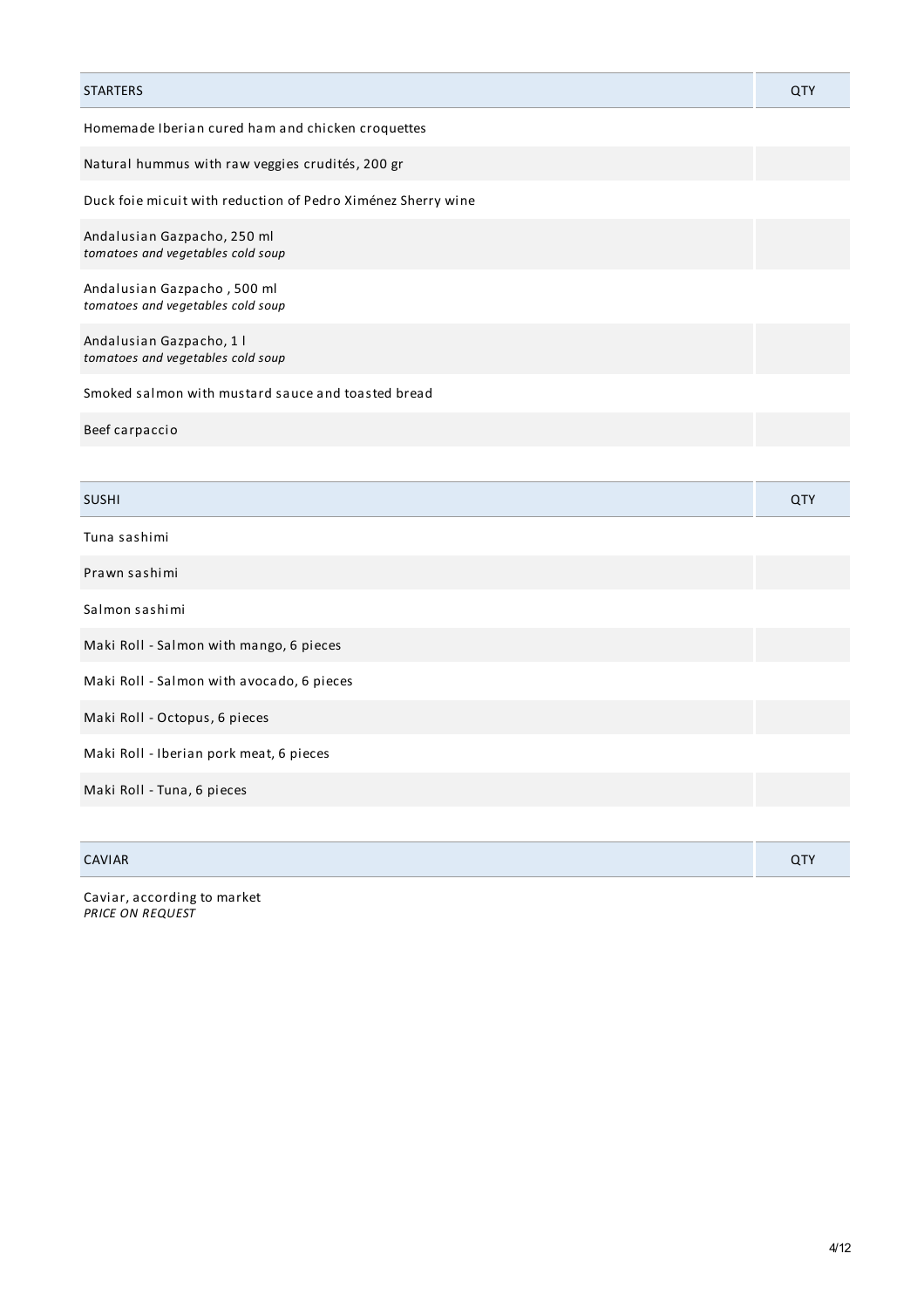| <b>PLATTERS</b>                                 | QTY |
|-------------------------------------------------|-----|
| Iberian cured ham 5J, 100 gr                    |     |
| Selection of cold cuts, 100 gr                  |     |
| Selection of Iberian meats, 100 gr              |     |
| Assortment of different meats                   |     |
| Aged sheep's cheese                             |     |
| Fresh cheese with oregano, tomato and olive oil |     |
| Assortment of Andalusian cheeses                |     |
| Assortment of International cheeses             |     |
|                                                 |     |
| <b>SALADS</b>                                   | QTY |
| Avocado, mango and king prawn salad             |     |
| Caesar Salad                                    |     |
| Mixed salad                                     |     |
| Pasta salad                                     |     |
| Tomato with frigate mackerel salad              |     |
| Caprese salad                                   |     |
| Green salad                                     |     |

Endive salad with blue cheese

# HOT MEALS

| SNACKS & STARTERS                                  | <b>QTY</b> |
|----------------------------------------------------|------------|
| Grilled natural vegetables                         |            |
| Natural vegetables sautéed with garley and parsley |            |
| Potatoes omelette Spanish style                    |            |
| Spring roll                                        |            |

Grilled mushrooms with green sauce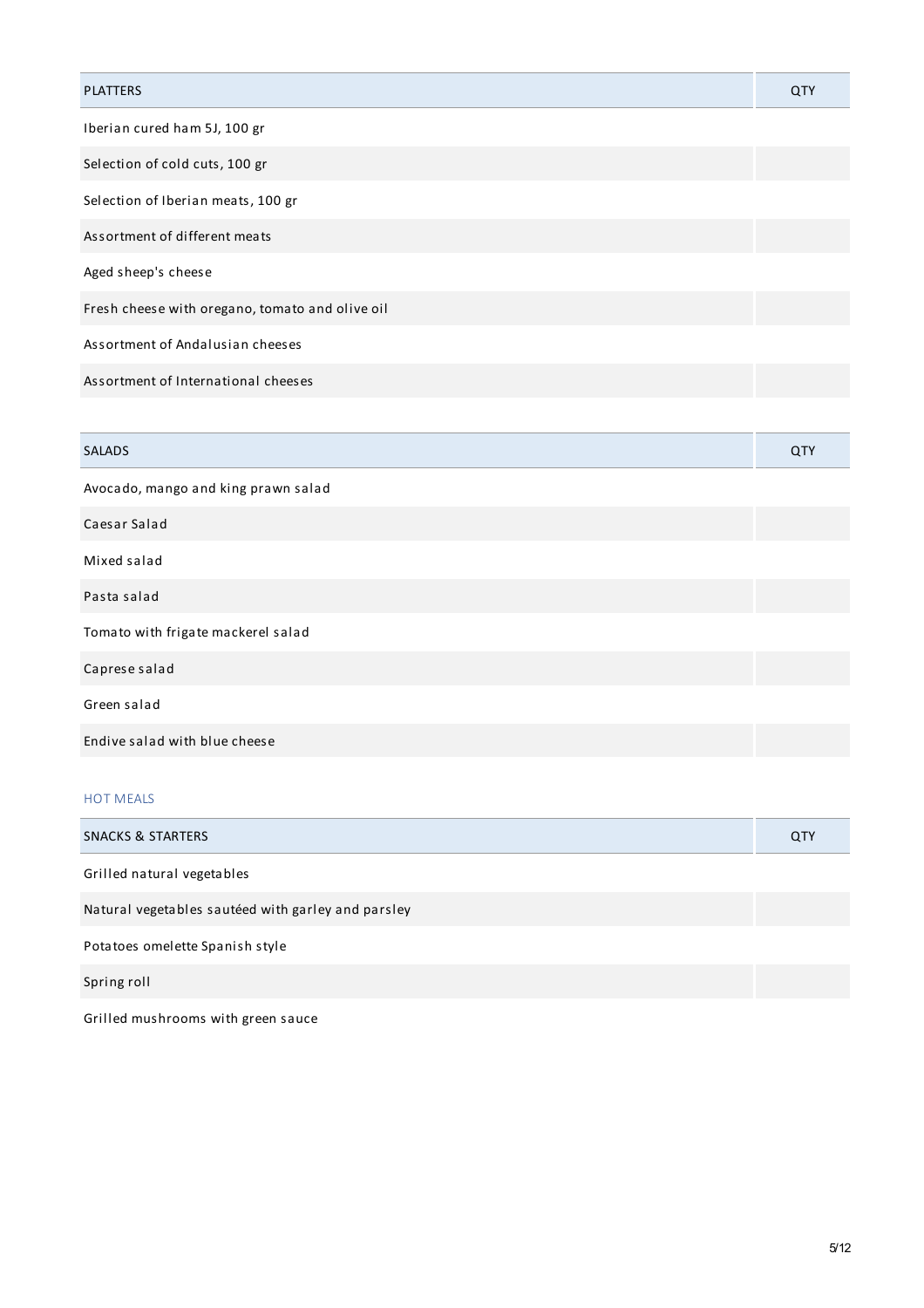| SOUPS                               | <b>QTY</b> |
|-------------------------------------|------------|
| Vegetables soup, 1/2 L              |            |
| Vegetables soup, 1 L                |            |
| Poultry broth, 1/2 L                |            |
| Poultry broth, 1 L                  |            |
| Creamy chicken soup, 1/2 L          |            |
| Creamy chicken soup, 1L             |            |
| Seafood creamy soup, 1/2 L          |            |
| Seafood creamy soup, 1 L            |            |
|                                     |            |
| MAIN DISHES - MEAT                  | QTY        |
| Mixed paella                        |            |
| Grilled lamb chops                  |            |
| Robles rolls                        |            |
| Pork cheeks in red wine sauce       |            |
| Grilled Iberian pork                |            |
| Grilled beef tenderloin             |            |
| Grillled beef sirloin steak         |            |
| Beef sirloin skewer with vegetables |            |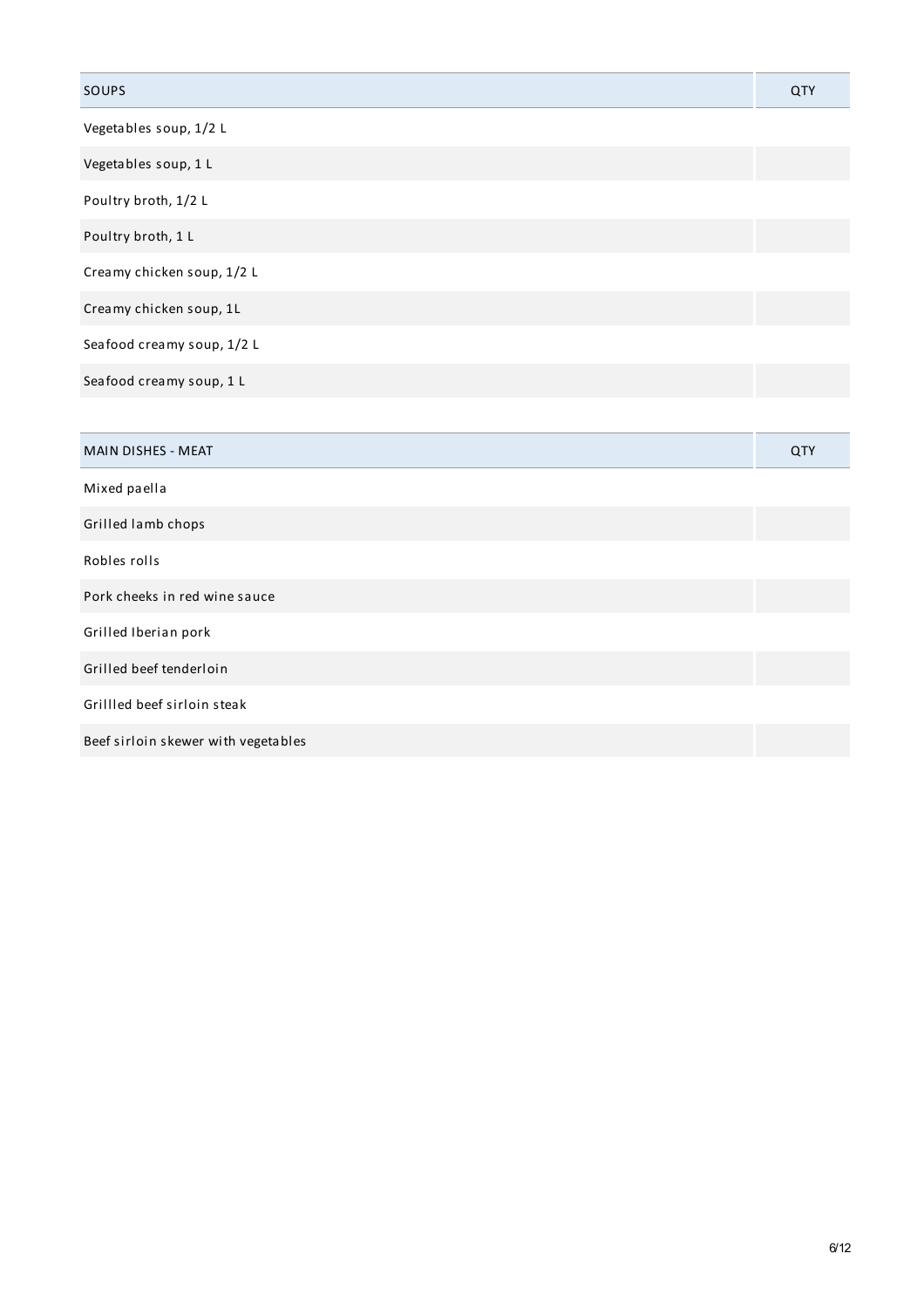| MAIN DISHES - FISH & SEAFOOD                                         | QTY        |
|----------------------------------------------------------------------|------------|
| Fish and seafood paella                                              |            |
| Cod in sauce with seasonal vegetables                                |            |
| Hake in green sauce with clams and prawns                            |            |
| Octopus with parmentier                                              |            |
| Estuary sea bass with fish and seafood                               |            |
| Norwerian salmon with Seville orange sauce                           |            |
| Grilled wild turbot                                                  |            |
| Clams in white wine with king prawns and cured ham                   |            |
| Garlic king prawns                                                   |            |
| King prawns from Sanlúcar boiled in salted water<br>PRICE ON REQUEST |            |
| Lobster with assorted sauces<br>PRICE ON REQUEST                     |            |
| French oyster                                                        |            |
|                                                                      |            |
| <b>MAIN DISHES - POULTRY</b>                                         | <b>QTY</b> |
| Wol-style rice with chicken and vegetables                           |            |
| Grilled chicken breast                                               |            |
| Whole roasted chicken                                                |            |
| Chicken and vegetables skewer                                        |            |
| Duck confit in fig sauce                                             |            |
| MAIN DISHES - VEGETARIAN                                             | QTY        |
| Vegetable paella                                                     |            |

Rice sautéed with garlic and oil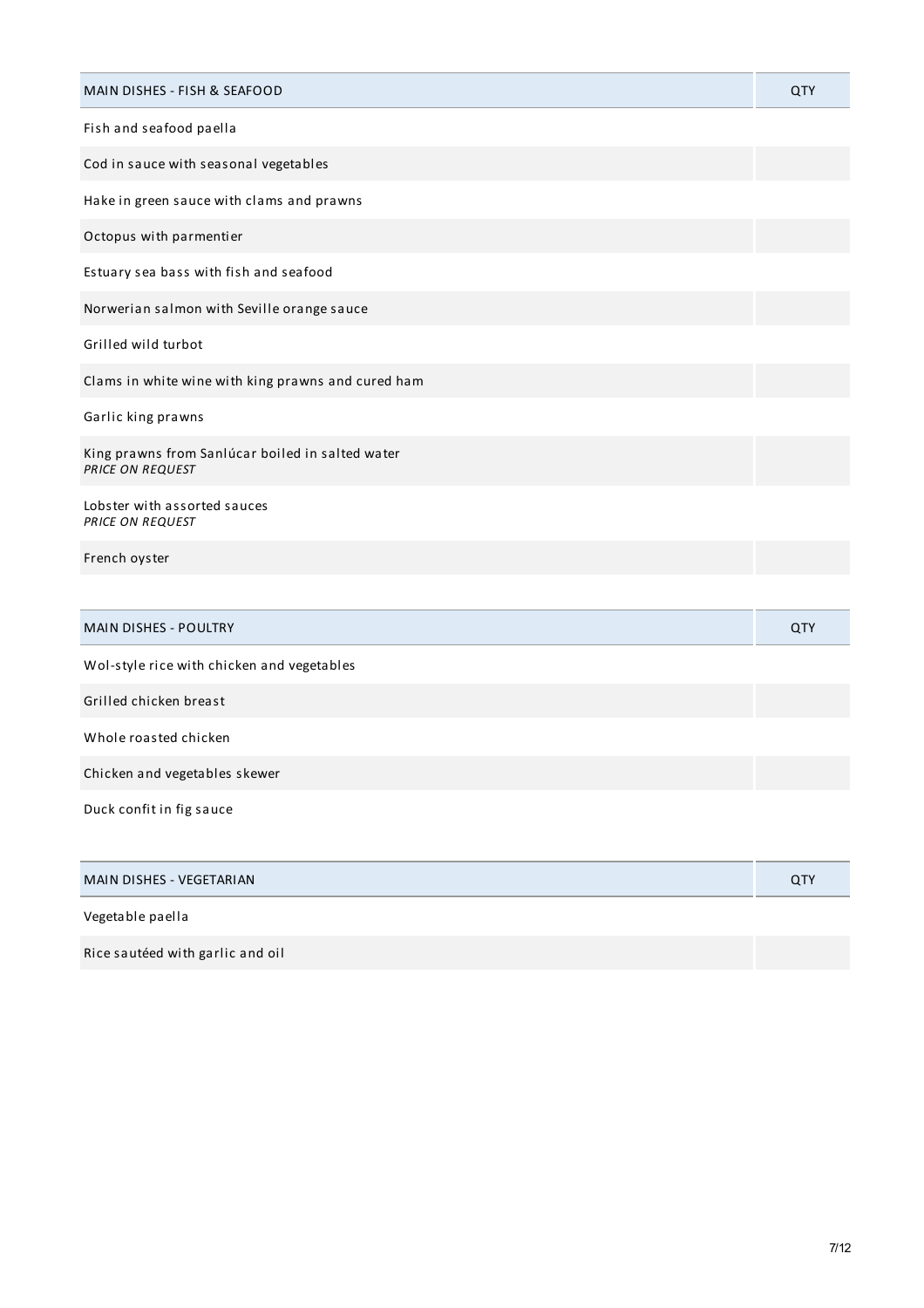| PASTA & RISOTTO                                                | QTY |
|----------------------------------------------------------------|-----|
| Penne garrofalo<br>pasta only - please choose sauce below      |     |
| Tagliatele garrofalo<br>pasta only - please choose sauce below |     |
| Spaghetti garrofalo<br>pasta only - please choose sauce below  |     |
| Bolognesa<br>sauce for the pasta                               |     |
| Napolitana<br>sauce for the pasta                              |     |
| Tartufo and boletus<br>sauce for the pasta                     |     |
| Genovese pesto<br>sauce for the pasta                          |     |
| Alfredo<br>sauce for the pasta                                 |     |
| Caronara<br>sauce for the pasta                                |     |
| Frutti di mare<br>sauce for the pasta                          |     |
| Grated cheese                                                  |     |
| Risotto with mushrooms                                         |     |
|                                                                |     |
| SIDE DISHES                                                    | QTY |
| Mashed potatoes                                                |     |
| Fried potatoes                                                 |     |
| Green asparagus                                                |     |

Rice

Sauteed vegetables

DESSERTS & FRUIT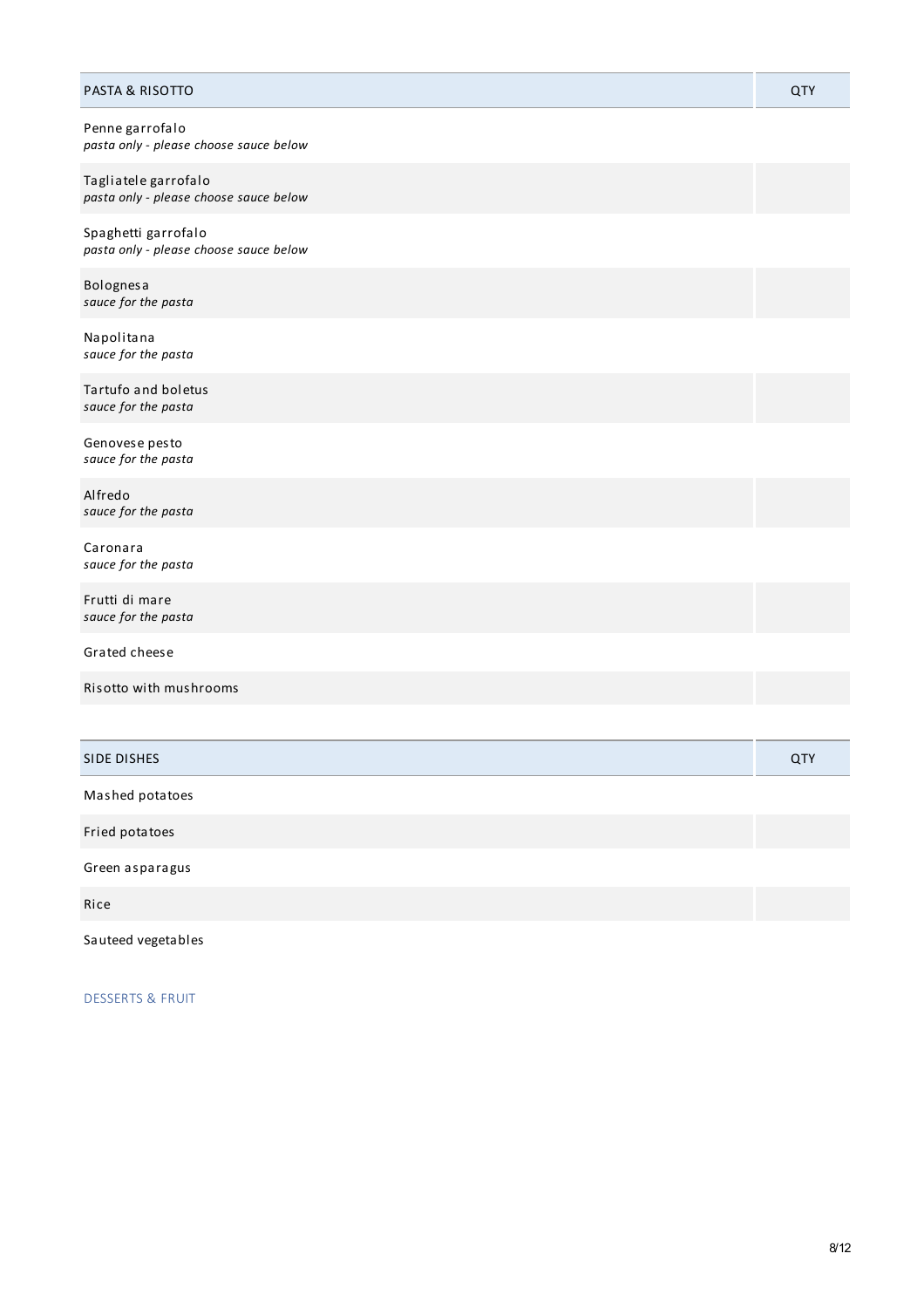| <b>DESSERTS</b>                          | QTY |
|------------------------------------------|-----|
| Natural apple tiles, 50 gr               |     |
| Almond tiles, 150 gr                     |     |
| Capuccina                                |     |
| Three types of leon and toasted meringue |     |
| Tiramisú                                 |     |
| Two chocolates with toffee               |     |
| Fluffy lemon                             |     |
| Three chocolates                         |     |
| Supreme of Seville bitter orange         |     |

| <b>FRUIT</b>                | QTY |
|-----------------------------|-----|
| Natural fruit basket, 5 kg  |     |
| Piece of exotic whole fruit |     |
| Piece of whole fruit        |     |
| Cut fruit, 250 gr           |     |
| Mini fruit skewer           |     |

| <b>BERRIES</b>                         | QTY |
|----------------------------------------|-----|
| Chocolate coated strawberry, per piece |     |
| Wild berries, 120 gr                   |     |
|                                        |     |
| <b>CAKES &amp; TARTS</b>               | QTY |

Cheesecake with raisins, pine nuts and raspberry Lemon meringue tartlet

Sacher pie

| <b>CHOCOLATES &amp; SWEETS</b> | <b>QTY</b> |
|--------------------------------|------------|
|                                |            |

Luxury Godiva chocolate box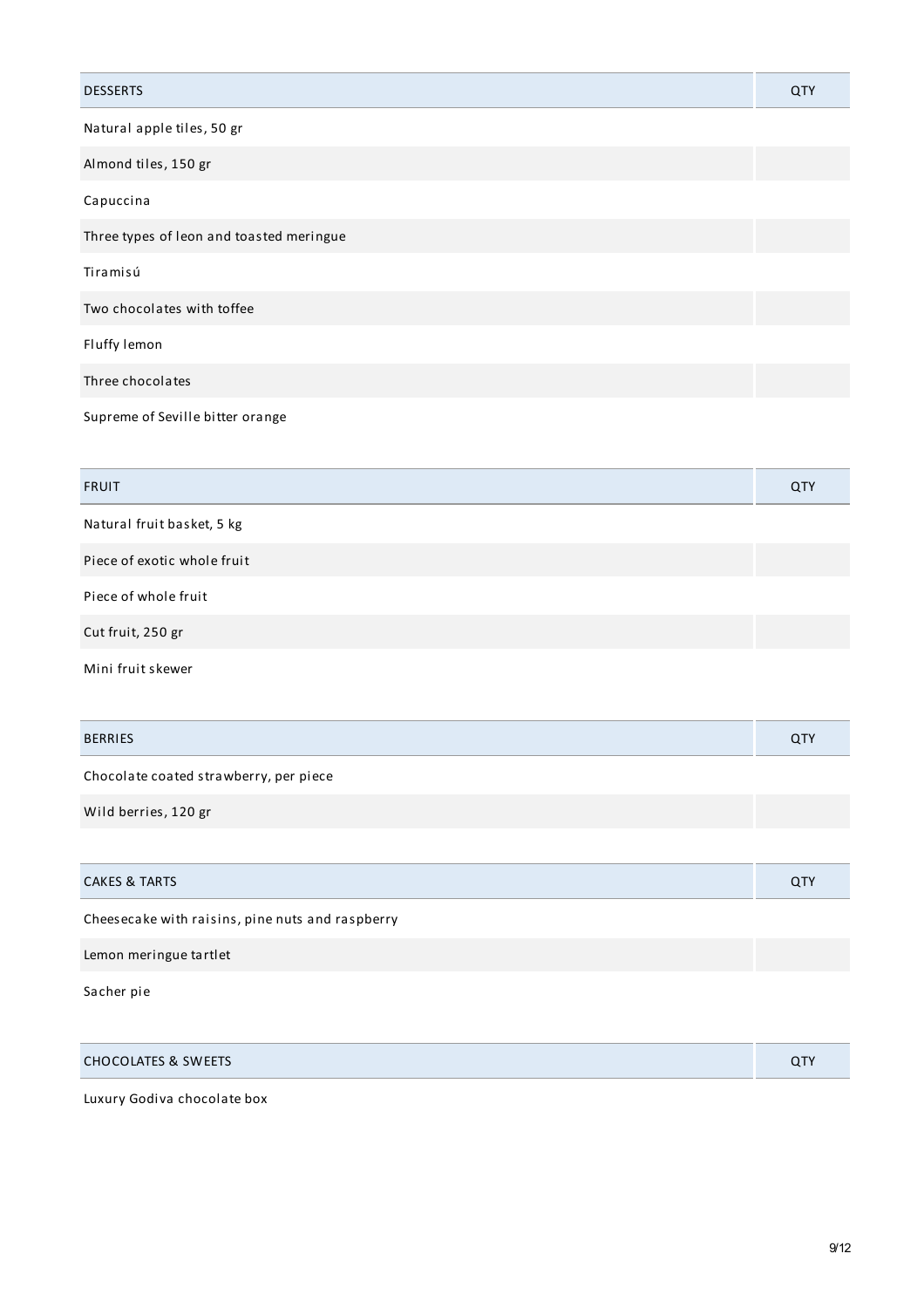| PETIT FOURS                           | <b>QTY</b> |
|---------------------------------------|------------|
| Petit Fours, 300 gr                   |            |
| Petit Fours, per piece                |            |
|                                       |            |
| COOKIES                               | QTY        |
| Cookies                               |            |
|                                       |            |
| <b>SWEET PASTRY</b>                   | QTY        |
| Mini donuts, 200 gr                   |            |
|                                       |            |
| <b>ICE CREAM</b>                      | QTY        |
| Häagen Dazs ice cream 460 ml          |            |
| <b>BEVERAGES</b>                      |            |
| MINERAL WATER                         | QTY        |
| Perrier Mineral Water, 500 ml         |            |
| Perrier Mineral Water, 11             |            |
| Solan de Cabras Mineral Water, 250 ml |            |
| Solan de Cabras Mineral Water, 500 ml |            |
| Solan de Cabras Mineral Water, 1,5 l  |            |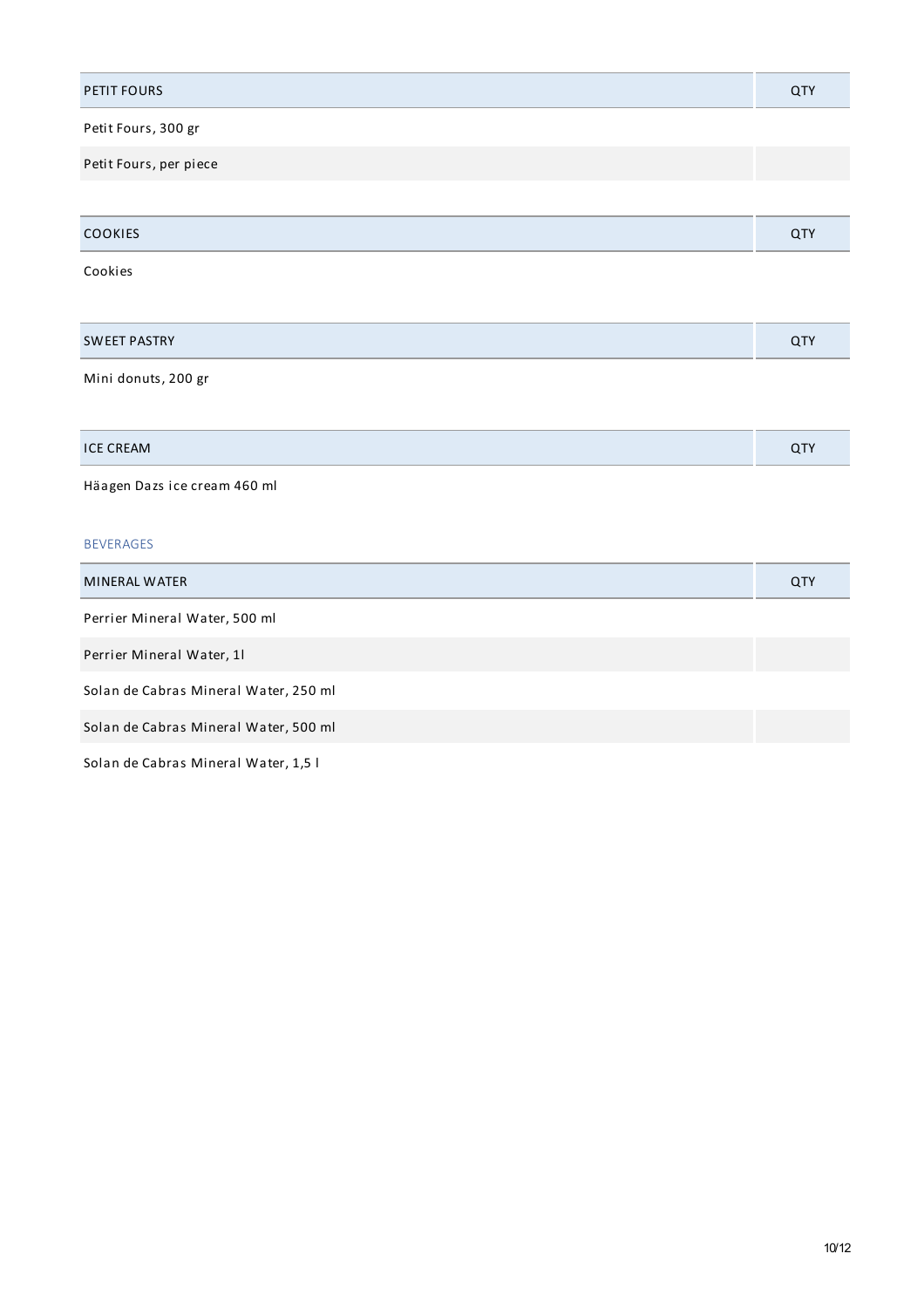| <b>SOFT DRINKS</b>               | <b>QTY</b> |
|----------------------------------|------------|
| Special soda - Red-Bull          |            |
| Special soda - Monster           |            |
| Special soda - Premium Tonic     |            |
| Special soda - Ginger ale        |            |
| Soda can - Coca-Cola regular     |            |
| Soda can - Coca-Cola light       |            |
| Soda can - Coca-Cola Zero        |            |
| Soda can - Coca-Cola Zero-Zero   |            |
| Soda can - Fanta Orange          |            |
| Soda can - Fanta Lemon           |            |
| Soda can - Aquarius Lemon        |            |
| Soda can - Aquarius Orange       |            |
| Soda can - Ice Tea               |            |
| Soda can - Sprite                |            |
|                                  |            |
| <b>JUICES</b>                    | <b>QTY</b> |
| Natural fruit juice - Watermelon |            |
| Natural fruit juice - Melon      |            |
| Natural fruit juice - Carrot     |            |
| Natural fruit juice - Pineapple  |            |

Natural fruit juice - Detox

Natural orange Juice , 250 ml

Natural orange juice , 500 ml

Natural orange juice , 1 l